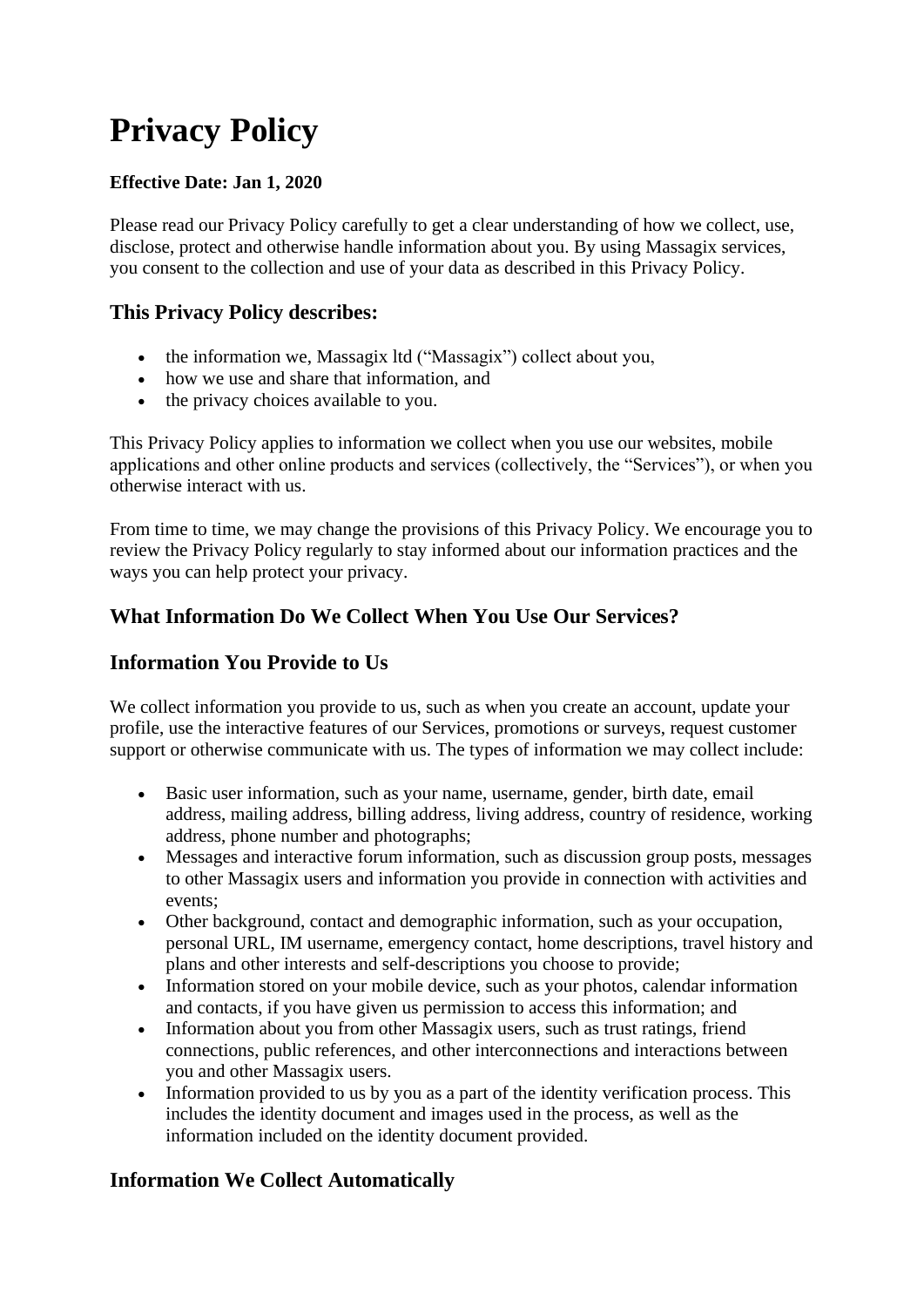When you access or use our Services, we may also automatically collect information about you, including:

- Location Information: We may collect information about your location when you access our mobile application or website, or otherwise consent to the collection of this information.
- Device Information: We collect device-specific information when you access our Services, including your hardware model, operating system and version, unique device identifiers, mobile network information and information about the device's interaction with our Services.
- Log Information: We collect log information about how you access or use our Services, including your access times, browser type and language, Internet Service Provider and Internet Protocol ("IP") address.
- Information Collected by Cookies and other Tracking Technologies: We may automatically collect information using cookies, web beacons (also known as "tracking gifs," "pixel tags" and "tracking pixels") and other tracking technologies to, among other things, improve our Services and your experience, monitor user activity, count visits, understand usage and campaign effectiveness, and tell if an email has been opened and acted upon.

#### **Information We Collect from Other Sources**

We may also obtain information from other sources and combine that with information we collect through our Services. For example, if you create or log into your Massagix account through a third-party social networking site, we will have access to certain information from that site, such as your name, profile picture, connections and other account information in accordance with the authorization procedures determined by such third-party social networking site.

Some of this information may be shared with other users. For example, they may be able to see your connections who are also Massagix users.

#### **How Do We Use this Information?**

We use information about you for purposes described in this Privacy Policy or otherwise disclosed to you on or in connection with our Services. For example, we may use information about you to:

- Operate and improve our Services:
- Protect the safety of Massagix users and provide our verification service;
- Send you technical notices, updates, security alerts and support and administrative messages;
- Respond to your comments, questions and requests and provide customer service;
- Communicate with you about products, services, offers, promotions, rewards and events and provide other news and information about Massagix and other third parties;
- Monitor and analyze trends, usage and activities in connection with our Services;
- Personalize the Services, which may include providing content or features that match user profiles or interests;
- Process and deliver contest entries and rewards; and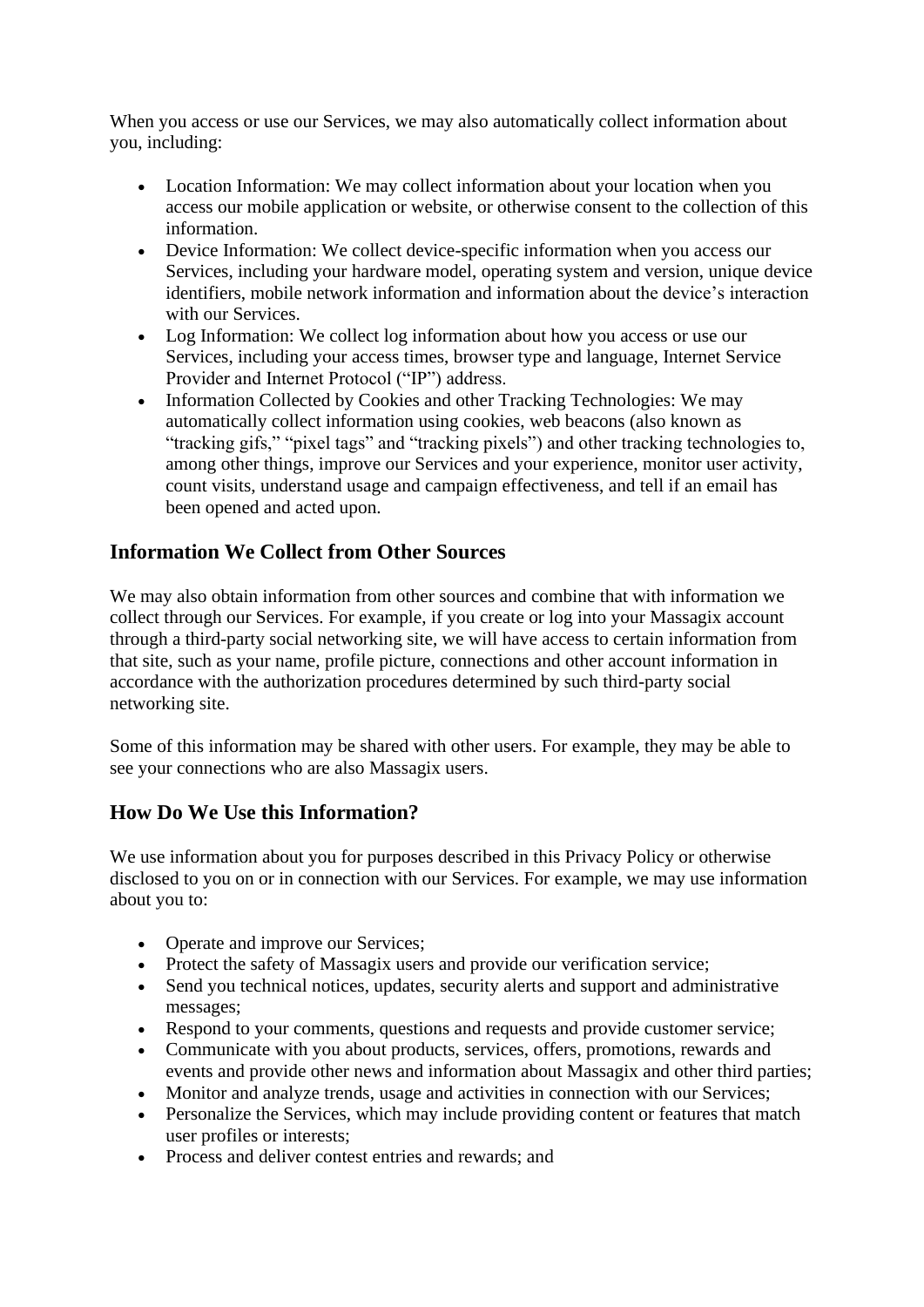• Link or combine with other information we get from third parties to help understand your needs and provide you with better service.

We retain the personal data you provide until your account is deleted. Account deactivation does not delete your personal data. In some cases we may retain certain information in anonymized or aggregated form.

#### **Transfers of Your Personal Information Abroad**

Massagix may store and process personal information in the United Kingdom and other countries, where under local laws you may have fewer legal rights. However, wherever we store your information we will treat it in accordance with this Privacy Policy.

#### **Sharing of Information**

We will not share information about you with outside parties except as described below or elsewhere in this Privacy Policy:

- With your consent
- With third party vendors, consultants and other service providers who need access to such information to carry out their work for us;
- With others who access or use our Services in accordance with the privacy settings you establish
- With search engines in order to index the content you provide as part of a discussion forum or public profile;
- With partners who run contests, special offers or other events or activities in connection with our Services;
- In connection with, or during negotiations of, any merger, sale of company assets, financing or acquisition of all or a portion of our business to another company;
- If we believe that disclosure is reasonably necessary to comply with any applicable law, regulation, legal process or governmental request, including to meet national security or law enforcement requirements; and
- To enforce our agreements, policies, and Terms of Use to protect the security or integrity of our Services; or to protect Massagix, our users or the public from harm or illegal activities.

We may also share aggregated or de-identified information, which cannot reasonably be used to identify you.

#### **Social Media Tools**

Massagix may offer social sharing features or other integrated tools which let you share actions you take on our Services with other media, and vice versa. The use of such features enables the sharing of certain information with your friends or the public, depending on the settings you establish with the third party that provides the social sharing feature. For more information about the purpose and scope of data collection and processing in connection with social sharing features, please visit the privacy policies of the third parties that provide these social sharing features. Massagix may also allow you to access Google Maps. Please note that when you use Google Maps, you are subject to [Google's privacy policy,](https://www.google.com/intl/en/policies/privacy/) as amended by Google from time to time.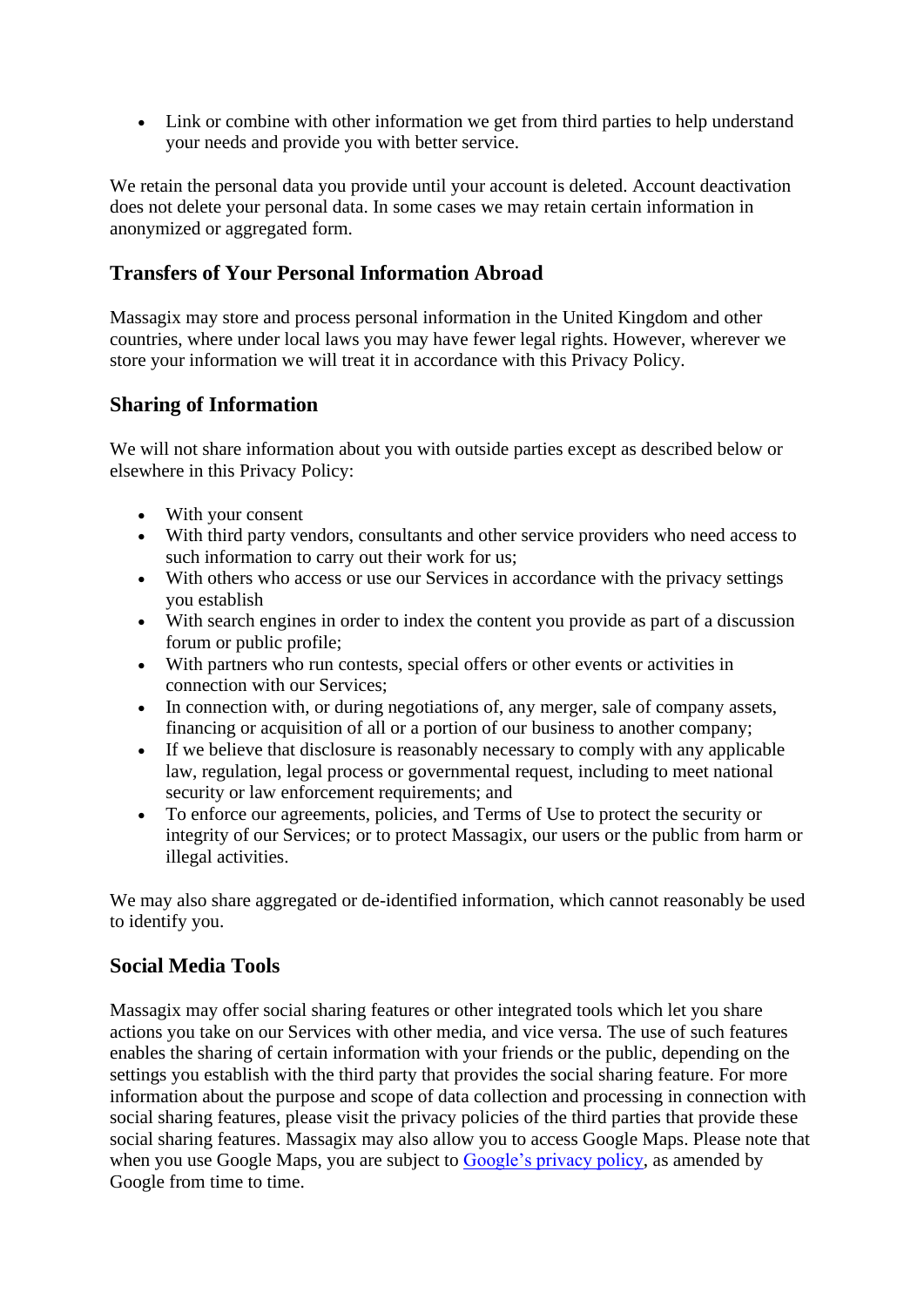#### **Third Party Links**

Occasionally, at our discretion, we may include or offer third party products or services as part of our Services. These third parties may have separate and independent privacy policies. We therefore have no responsibility or liability for the activities of these third parties and how they collect, use or share information about you. Nonetheless, we seek to protect the integrity of our Services and welcome any feedback about these third parties.

#### **Advertising and Analytics Services Provided by Others**

We may allow third parties to serve advertisements on our behalf across the Internet and to provide analytics services in relation to the use of our Services. These entities may use cookies, web beacons and other technologies to collect information about your use of the Services and other websites, including your IP address and information about your web browser and operating system, pages viewed, time spent on pages, links clicked and conversion information. This information may be used by Massagix and others to, among other things, analyze and track data, determine the popularity of certain content, deliver advertising and content targeted to your interests on our Services and other websites and better understand your online activity. Please note that we may share aggregated, nonpersonal information, or personal information in a hashed, non-human readable form, with these third parties. For example, we may engage a third party data provider who may collect web log data from you or place or recognize a unique cookie on your browser to enable you to receive customized ads or content. These cookies may reflect de-identified demographic or other data linked to information you voluntarily provide to us (e.g., an email address) in a hashed, non-human readable form.

## **Your Information Choices**

### **Privacy Settings**

We will only collect and process personal data about you where we have a lawful basis. Lawful bases include, but are not limited to, where:

- you have given consent
- processing is necessary for the performance of a contract with you
- processing is necessary for the legitimate interests pursued by Massagix, as deemed lawful under the Global Data Protection Regulation.
- processing is necessary for the compliance of a legal obligation

You have many choices about your data.

- You can update and correct most of your personal data through your account. If this is not possible, you can ask us to update your data, particularly in cases of inaccuracy, by contacting Customer Support.
- You can request a portable copy of your data by sending us a request
- You can opt-out of email marketing and push notifications using the Email and Push Notification options in your Account and Settings Page.

#### **Address Sharing**